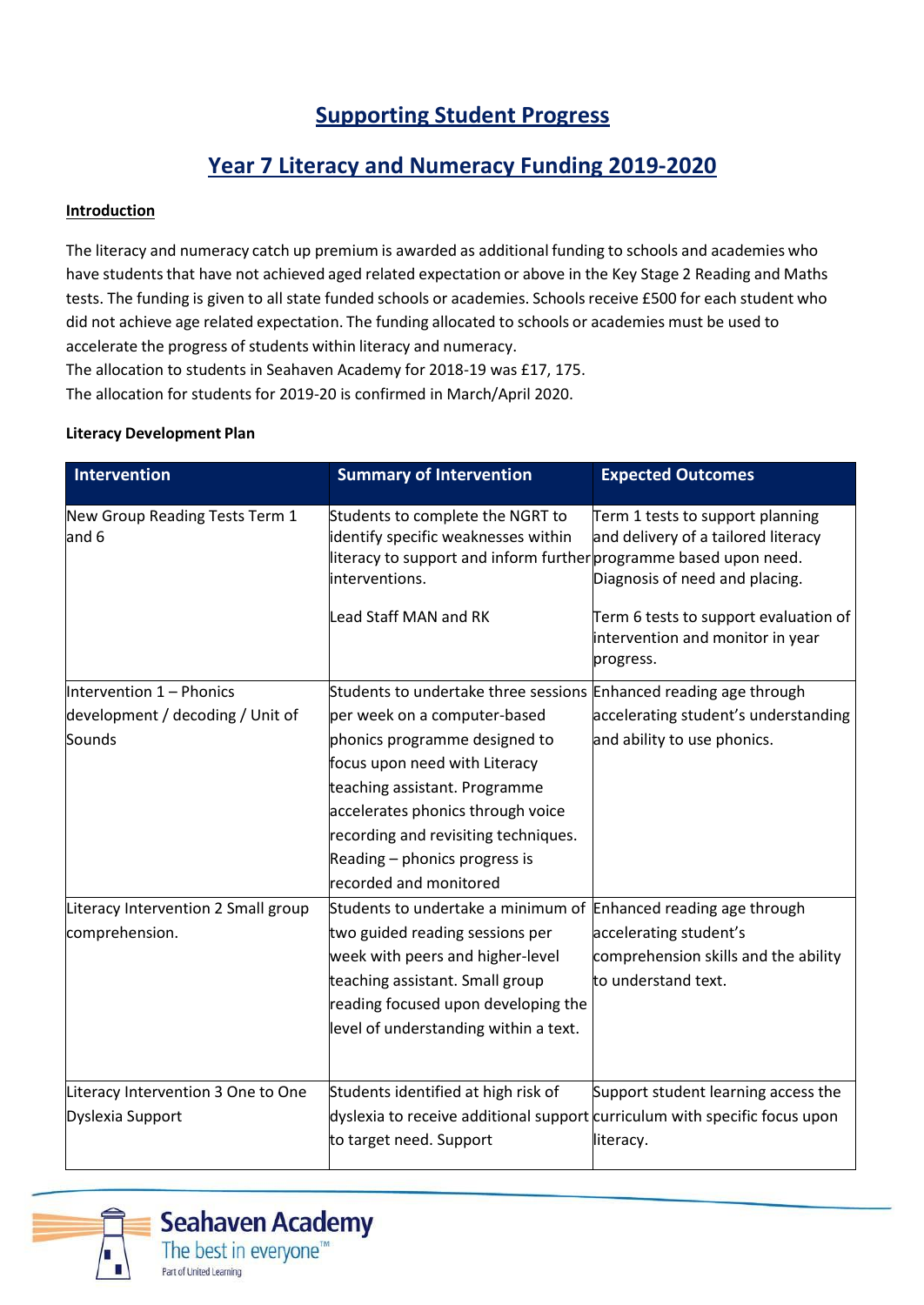|                                                                        | provided through teaching assistants.                             |                             |
|------------------------------------------------------------------------|-------------------------------------------------------------------|-----------------------------|
|                                                                        |                                                                   |                             |
| Literacy Intervention 4 QLA and Drop Teachers to assess performance in |                                                                   | Development of knowledge to |
| Down                                                                   | common assessments and use the                                    | improve performance within  |
|                                                                        | QLA to identify gaps / weaknesses in common assessments. Improved |                             |
|                                                                        | knowledge and understanding. Drop  performance across the QLA.    |                             |
|                                                                        | down lessons delivered by the English                             |                             |
|                                                                        | team to address the gaps based upon                               |                             |
|                                                                        | need.                                                             |                             |
|                                                                        |                                                                   |                             |

### **Numeracy Development Plan**

| <b>Intervention</b>                                                                                       | <b>Summary of Intervention</b>                                                        | <b>Expected Outcomes</b>                                                   |
|-----------------------------------------------------------------------------------------------------------|---------------------------------------------------------------------------------------|----------------------------------------------------------------------------|
| Quality First Teaching for all students High-quality teaching to target and                               |                                                                                       | All students to make expected                                              |
| in all classes.                                                                                           | focus on high-level delivery for every progress as a minimum expectation.<br>student. |                                                                            |
| Additional Teaching with Class Sets.                                                                      | Use of the Math's TA to support the                                                   | Accelerate student's basic math's                                          |
|                                                                                                           | delivery of the Math's curriculum in                                                  | skills and increase the memory                                             |
|                                                                                                           | Set 3. Focused support and teaching                                                   | retention of each skill to benefit                                         |
|                                                                                                           | of the essential numeracy topics to                                                   | performance in class and within end                                        |
|                                                                                                           | enable progress.                                                                      | of term assessments. Increased KPI                                         |
|                                                                                                           |                                                                                       | performance across termly                                                  |
|                                                                                                           |                                                                                       | assessments.                                                               |
| Students are set based on KS2                                                                             | Class sizes for those not meeting age-Students are able to access the                 |                                                                            |
| attainment for year 7 and combined                                                                        |                                                                                       | related expectations are deliberately curriculum and make quicker gains in |
| with end of year 7 assessment results smaller and available in-class support their knowledge to move them |                                                                                       |                                                                            |
| for year 8.                                                                                               | (TA) is directed to these classes                                                     | towards and beyond their age-                                              |
|                                                                                                           |                                                                                       | related expectations.                                                      |
|                                                                                                           |                                                                                       |                                                                            |
| Targeted Support and Use of Hegarty Targeted sessions for students to                                     |                                                                                       | Accelerate understanding and                                               |
| Math's.                                                                                                   | access dedicated topics based upon                                                    | application of key topics. Practice                                        |
|                                                                                                           | the QLA to support progress.                                                          | questions to support understanding                                         |
|                                                                                                           | Provided two evenings per week.                                                       | and build confidence.                                                      |
|                                                                                                           |                                                                                       |                                                                            |